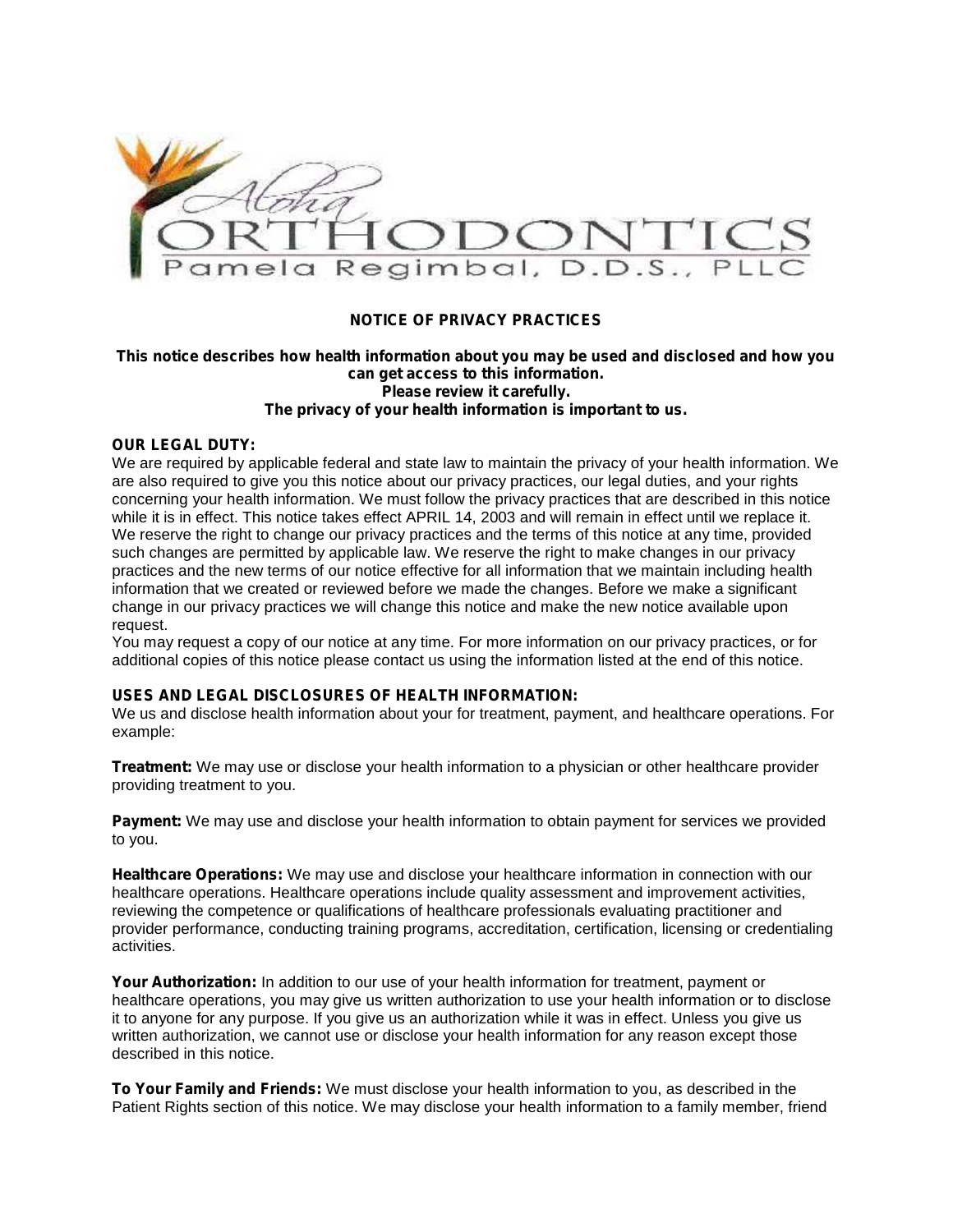or other person to the extent necessary to help with your healthcare or with payment for your healthcare, but only if you agree that we may do so.

**Persons Involved in Care:** We may use or disclose health information to notify, or assist in the notification of (including identifying or location) a family member, your personal representative or another person responsible for your care, of your location, your general condition, or death. If you are present, then prior to use or disclosure of your health information, we will provide you with an opportunity to object to such uses or disclosures. In the event of your incapacity or emergency circumstances, we will disclose health information based on a determination using our professional judgment disclosing only health information that is directly relevant to the person's involvement in your healthcare. We will also use our professional judgment and our experience with common practice to make reasonable inferences of your best interest in allowing a person to pick up filled prescriptions, medical supplies, x-rays, or other similar forms of health information.

**Marketing Health-Related Services:** We will not use your health information for marketing communications without your written authorization.

**Required by Law:** We may use or disclose your health information when we are required to do so by law.

**Abuse or Neglect:** We may disclose your health information to appropriate authorities if we reasonably believe that you are a possible victim of abuse, neglect, or domestic violence or the possible victim of other crimes. We may disclose your health information to the extent necessary to avert a serious threat to your health information to the extent necessary to avert a serious threat to your health or safety or the health and safety of others.

**National Security:** We may disclose to military authorities the health information of Armed Forces personnel under certain circumstances. We may disclose to authorize federal officials health information required for lawful intelligence, counterintelligence, and other national security activities. We may disclose to correctional institution or law enforcement official having lawful custody of protected health information of inmate or patient under certain circumstances.

**Appointment Reminders:** We may use or disclose your health information to provide you with appointment reminders (such as voice-mail messages, postcards, text messages or letters).

# **PATIENT RIGHTS:**

**Access:** You have the right to look at or get copies of your health information, with limited exceptions. You may request that we provide copies in a format other than photocopies. We will use the format you request unless we cannot practically do so. (You must make a request in writing to obtain access to your health information. You may obtain a for to request access by using the contact information listed at the end of this notice. We will charge you a reasonable cost-based fee for the expenses such as copies and staff time. You may also request access by sending us a letter to the address at the end of the notice. If you request copies, we will charge you \$0.99 for each page, \$10.00 per hour for staff time to locate and copy your health information, and postage if you want the copies mailed to you. If you request an alternative format, we will charge a cost-based fee for providing your health information in that format. If you prefer, we will prepare a summary or an explanation of your health information for a fee.) (Contact us using the information listed at the end of this notice for a full explanation of our fee structure).

**Disclosure Accounting:** You have the right to receive a list of instances in which we or our business associates disclosed your health information for purposes other than treatment, payment, healthcare operations and certain other activities, for the last 6 years, but not before April 14, 2003. If you request this accounting more than once in a 12 month period, we may charge you a reasonable, cost-based fee for responding to these additional requests.